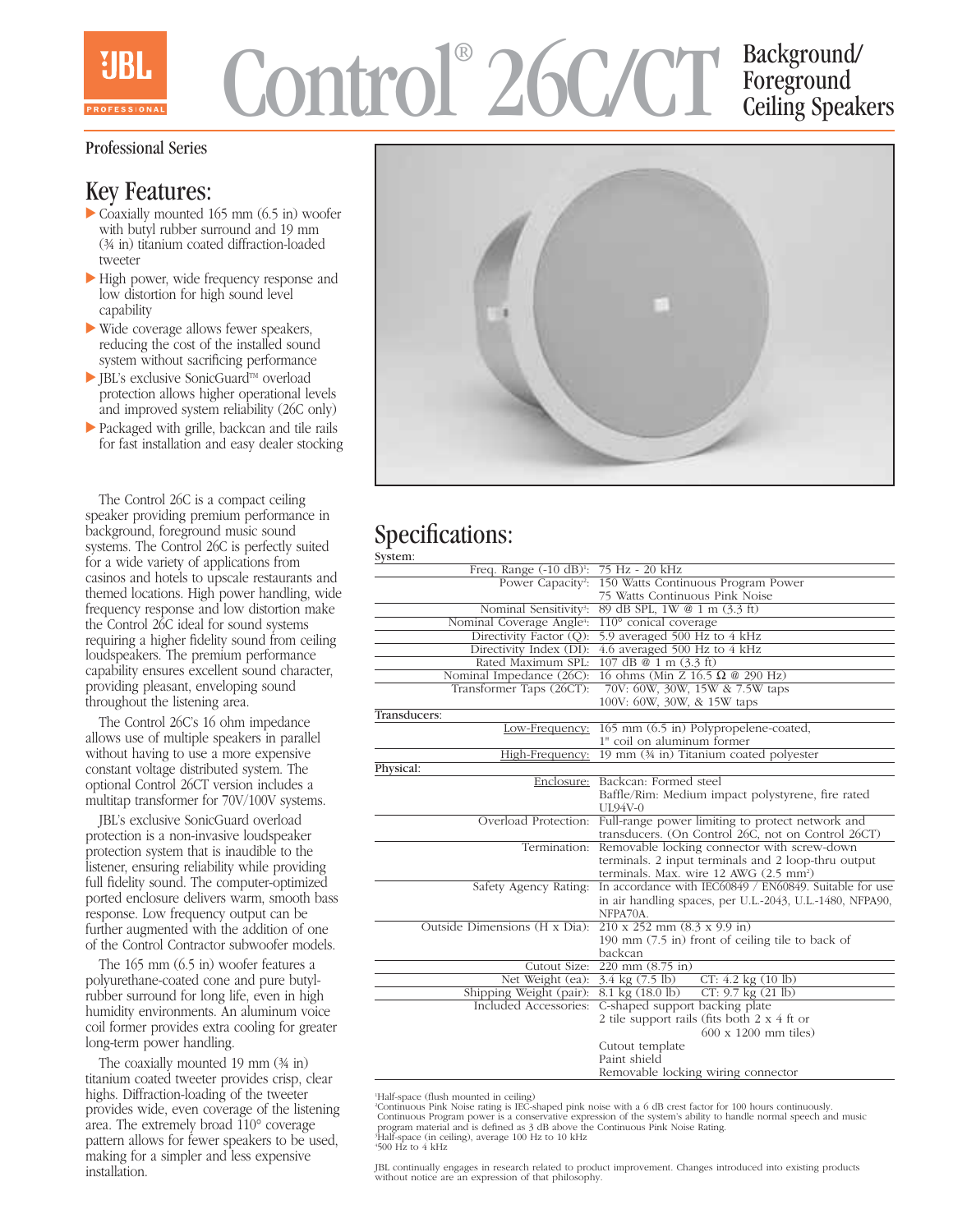## Control® 26C/CT Background/Foreground Ceiling Speakers

Input connection is conveniently provided on a removable locking connector (included), providing secure connection via screwdown terminals and allowing a system to be prewired before installing the speaker for fast snap-on convenience. Separate connector terminals are available for the input and for the loopthrough wires, making it easy to jumper the speaker signal to additional speakers. The input terminal plate provides strain relief for either bare wire, plenum cable or ½ inch conduit (12 mm I.D.). The terminal box is securely enclosed to meet safety codes.

The speaker trim and grille are paintable to match any decor. A paint shield is provided for covering the drivers while painting the rim.

Installation of the Control 26C is quick and easy. The loudspeaker is packaged complete with the backcan, grille, support backing bracket and tile rails.

The entire installation can be accomplished without requiring access above the ceiling. A template is provided for marking the cutout. An innovative C-shaped support backing plate can be installed from below through the cutout to reinforce the top of the ceiling material. Tile bridge rails are included which can be screwed onto the C-plate to extend support to the T-channel grid in suspended ceiling installations. After the speaker is fitted through the cutout, it is held securely in place via three mounting tabs which tighten onto the C-plate, if used, or directly onto the ceiling material.

The Control 26C backcan is made of formed steel and the speaker is suitable for use in air handling spaces, per U.L.-2043. An attachment loop is provided on the backcan for cabling to the building structure as a secondary support in seismic areas or where required by code.

The model Control 26CT includes a 60W multitap transformer for use in either 70.7V or 100V distributed-line systems. The transformer effectively limits the power to the speaker, so SonicGuard is not included in the Control 26CT. Taps are selected with a rotary switch conveniently located on the front panel, but protected under the grille, so that the speaker does not have to be removed to adjust tap settings.

All JBL Control Contractor loudspeakers - both ceiling speakers and surface-mount models - are designed with a similar sonic signature, allowing for mixing and matching of the various models within an application, providing a similar tonal character throughout the entire listening area.

Frequency response is measured on-axis with at a distance referenced to 1 meter at 1-watt. Shown as a half-space  $(2\pi)$ environment.



Off Axis Frequency Response (1/3 Oct Avg)

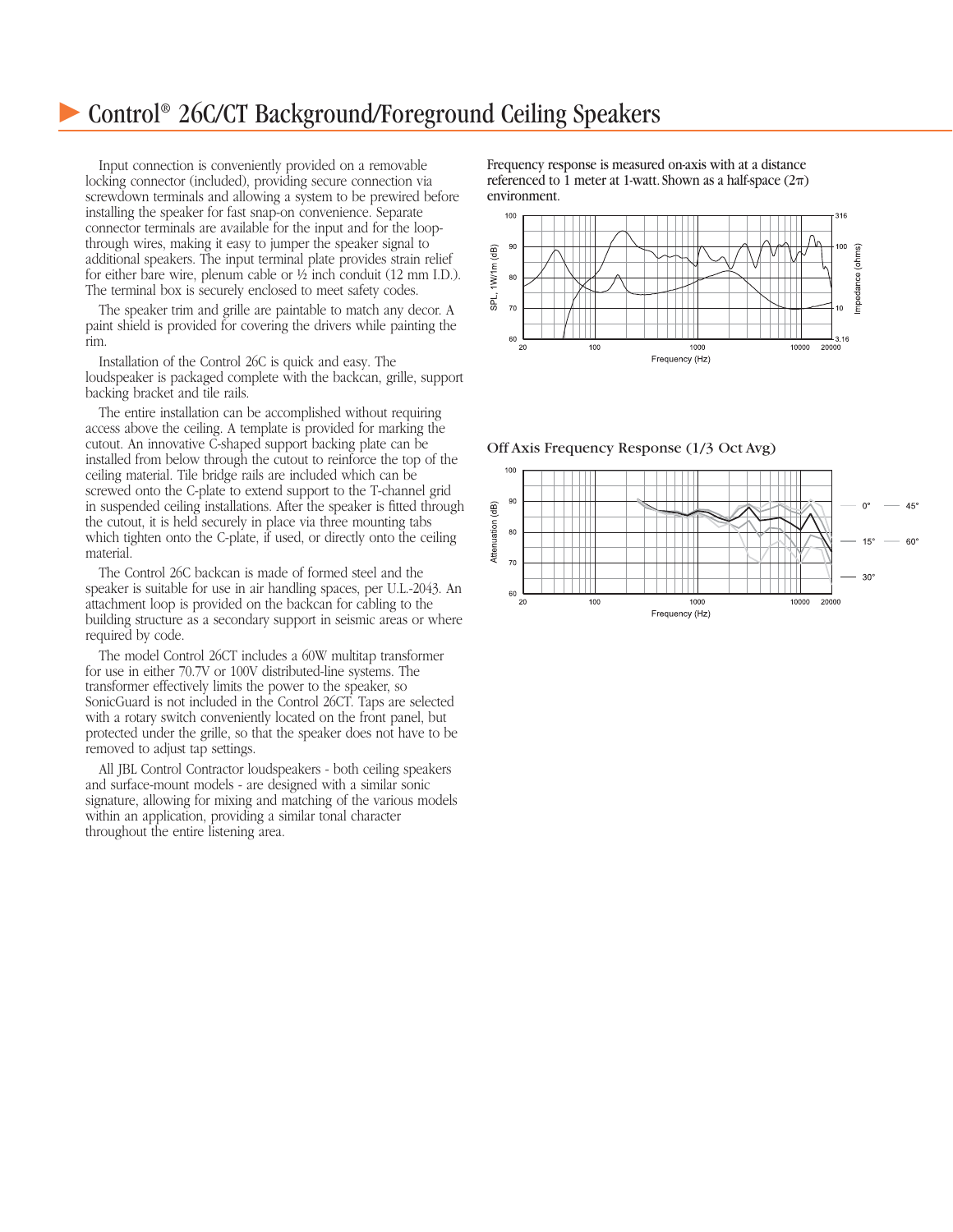1/3 Octave Polars